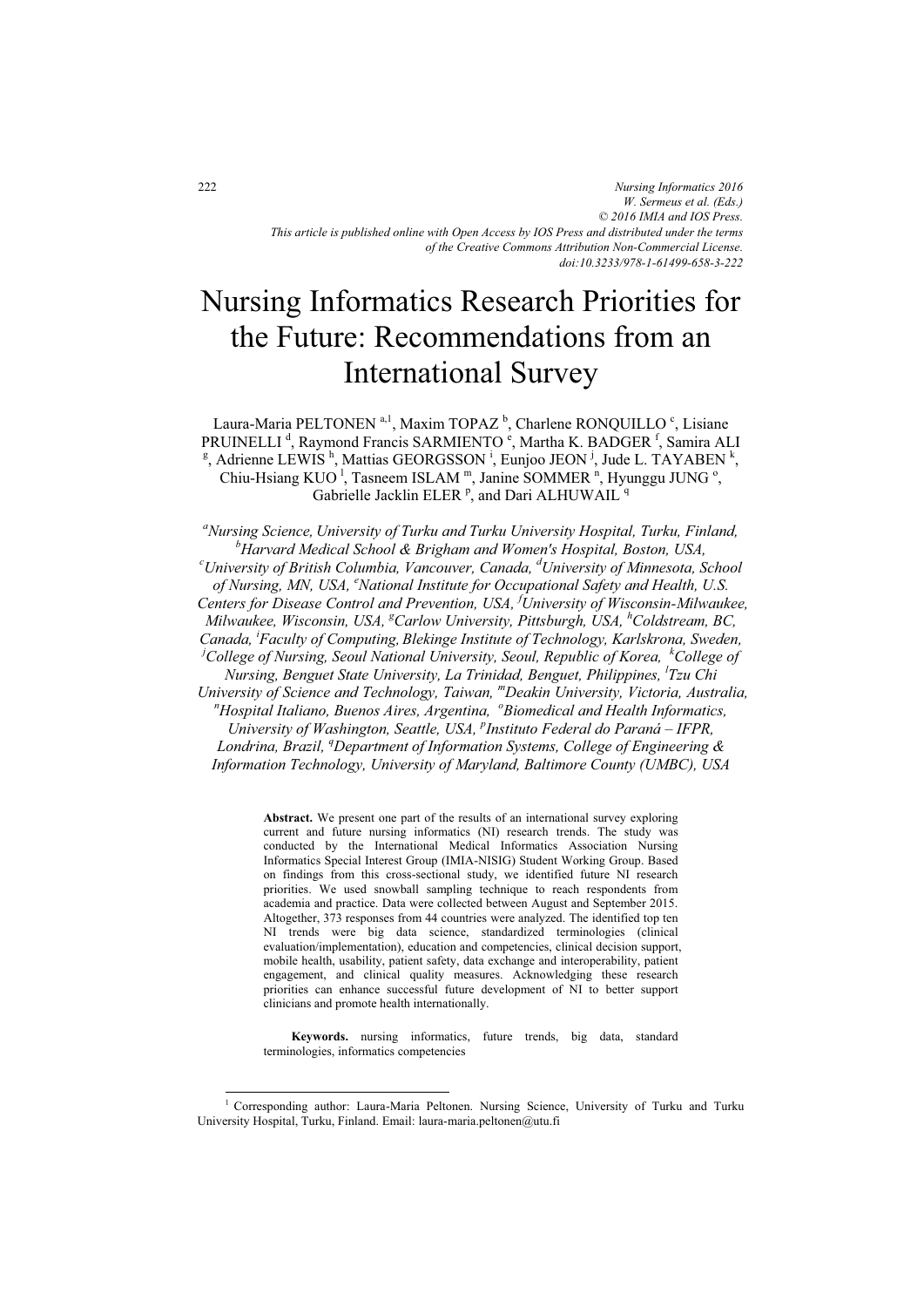#### **1. Introduction**

The discipline of nursing informatics (NI) has evolved significantly over the past several decades. NI is often defined as a specialty that integrates nursing, informatics, and computer science to promote health [1]. NI has contributed to a number of achievements and is considered a well-developed practice and research discipline aligned under the broad umbrella term of health informatics. Nevertheless, despite NI advancements associated with care provision, patient engagement, decision support and patient safety, for example, research funding may be hard to acquire [2-3]. For instance, a recent literature review found that  $63\%$  (n=17) of the studies included in the review were based on unfunded research or did not report any funding sources for research [3]. An exploration of research needs from both academia and practice are needed to support efficient use of available resources to better support clinicians and promote health.

Exploring important research areas identified by professionals may help in directing future research efforts. We recently conducted an international survey aimed to describe current and future research trends of NI. The study was conducted by the International Medical Informatics Association Nursing Informatics Special Interest Group (IMIA-NISIG) Student Working Group. In this paper we present a subset of the study results: an overview of future NI trends as reflected by the responses of 373 international NI researchers and practitioners.

## **2. Methods**

This study had a cross-sectional survey design with online data collection using Google forms. The questionnaire was developed based on current NI literature [4-5] to explore current and future trends in NI. The questionnaire was iteratively developed, revised and edited by members of the student group. We sought feedback from international NI experts, which included those identified through the IMIA-NISIG leadership or individuals with multiple publications examining informatics trends. Based on the expert recommendations and feedback, we revised the questionnaire until a final version was developed. The online survey version was pilot-tested to assure its adequate functionality before the international distribution.

The IMIA-NISIG Student Working Group members were invited to collaborate in the study. Collaboration involved distributing an invitation letter and link to the survey. Seventeen students from thirteen countries actively participated in distributing the survey through their professional networks. An ethical review was applied from the ethics committee of the University of Turku (Finland) as the study was coordinated from this university. The committee considered the research plan ethically approvable.

The questionnaire was translated into six different languages (Arabic, English, Korean, Portuguese, Spanish and Swedish) by native speaking student working group members with a background in informatics. These translations were then validated by at least two other native speaking NI professionals.

The following inclusion criterion to participate was communicated in the survey invite: any nurse (or other allied health professional) with experience in NI either in practice or academia. We targeted professionals from both academia and practice in order to get a comprehensive picture of current NI research trends and to also explore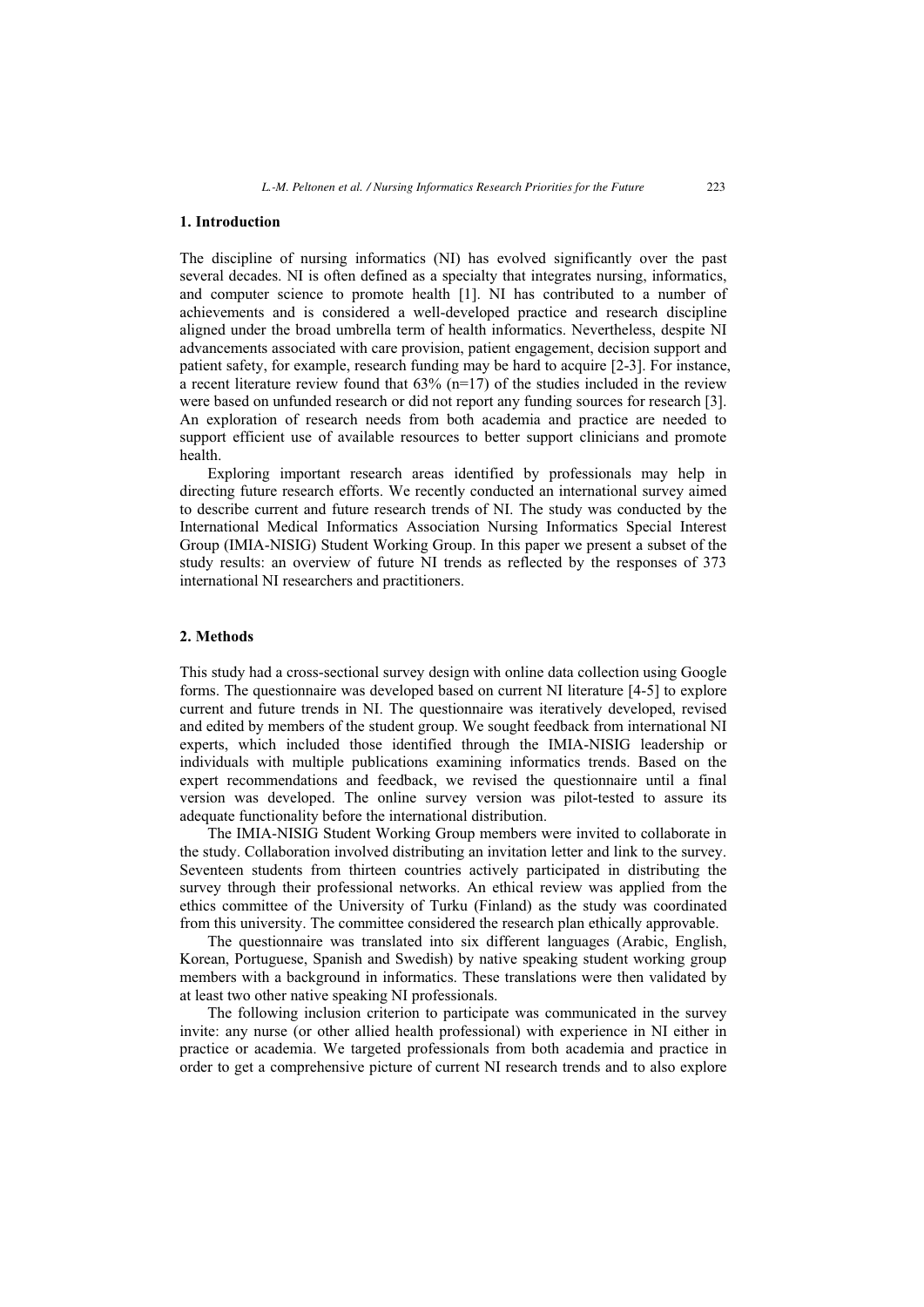research needs identified by clinicians. We used snowball sampling technique to reach as many international respondents as possible.

The questionnaire consisted of twenty-four questions with structured and openended response options. Eight of these were demographic questions including: 1) professional background, 2) highest degree received, 3) clinical position, 4) academic position, 5) years of NI experience, 6) NI education, 7) country, and 8) city. The remaining sixteen questions covered the current state and future trends of NI.

This paper focuses on the following question covering future trends of NI: "In your point of view, what should the research focus in NI be over the next 5 to 10 years?". Participants were asked to choose up to 5 options from a checklist of 31 research priorities. The 31 topic priorities in the checklist were informed by current NI literature [4-5] and consultation with various nursing informatics experts. An 'Other' option with narrative text was also available. The full list of priority areas is available upon request. Data were collected between August and September 2015.

### **3. Results**

From a total of 402 respondents, 373 (92.7%) answered the question focusing on identifying NI research priorities over the next 5 to 10 years. These responses were submitted from 44 different countries in Asia, Africa, Australia, Europe, North and Central America, and South America. The vast majority of the respondents were nurses (90.3%) with educational degrees, including Bachelors (28.8%), Masters (39%), PhDs (29.3%) and other (2.9%). The respondents' in clinical positions were divided into staff  $(31.9\%)$ , middle management  $(25.8\%)$ , upper management  $(16.8\%)$  and other  $(25.5\%)$ , and the respondents in academic positions were students (22.4%), teachers or instructors (16.6%), professors (38.2%) and other (22.8%). About one third of the respondents (34.5%) had received formal education in NI but more than half of the respondents (57%) had not, a further 8.5% of the respondents were identified as current students of NI, professionals with other NI education (e.g. taken NI courses) or education in another informatics field (e.g. medical informatics). Figure 1 presents the distribution of the top 10 research priority areas identified by the respondents.



**Figure 1.** NI research priorities as identified by 373 respondents.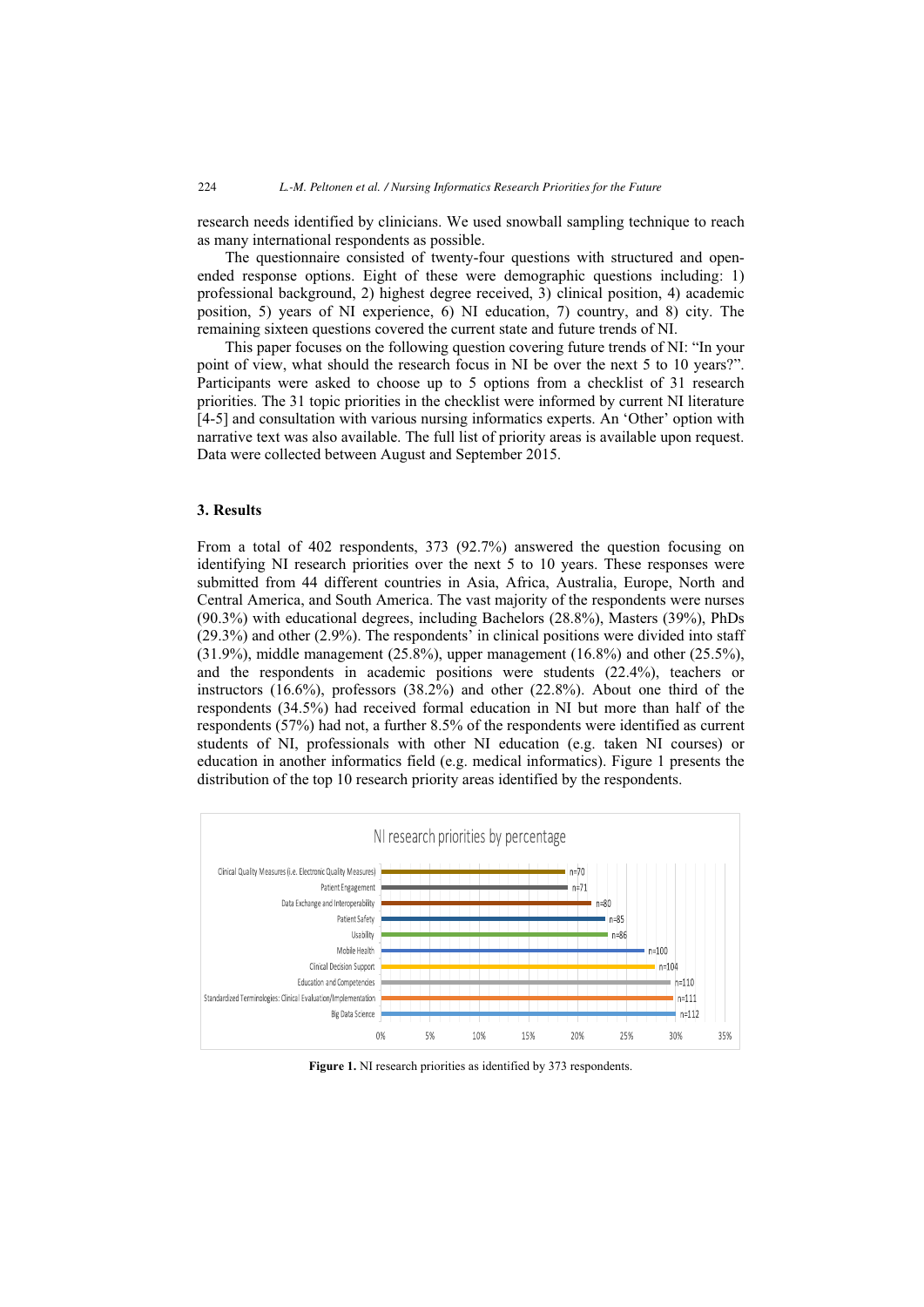#### **4. Discussion**

About one third of the survey responders (30%) indicated 'big data science' as one of the top research priorities for NI in the future. The term 'big data' refers to large, multidimensional, often interdisciplinary data sets that may be analyzed using diverse computational techniques to reveal patterns, trends, and associations related to promoting health [6-8]. Big data analytics can enable better comparative effectiveness research, personalized medicine, predictive modeling, and health risk stratification, among other areas [6]. Further development of nursing big data science is therefore critically important. Several key research directions might be considered based on recent literature [6, 8]. First, there is a need to further develop methods to extract and standardize nursing data, such as wide scale use of standard nursing terminologies. Advanced analytic techniques, such as natural language processing that enables automated data capture from free text clinical narratives [9] or data mining techniques that enable pattern recognition [10], should be adapted for nursing data analysis. In addition, comprehensive ways of data harmonization between nursing and other interdisciplinary health data [11] should be developed. The overall vision of this collaboration is to support sharable and comparable nursing data across settings.

Our survey offered two options of priority areas concerning standard terminologies: 'standard terminology content analysis and development' or 'standard terminology clinical evaluation and implementation'. Participants chose the second option  $(29.8\%)$  almost twice as often as the first option  $(15.5\%)$ , suggesting that significantly more applied terminology research is needed. This might be explained by a well described gap in nursing standard terminology: numerous nursing terminologies exist on national and international levels, but only a few are integrated into real world electronic health record systems [12-13]. Even when integrated, each terminology uses a unique code, and it is not possible to compare data across different terminologies. As a result, the ability of nursing professionals to generate and communicate standard nursing data is limited. Our results underscore the need to focus on making nursing terminologies more relevant in clinical practice and research into making nursing data exchangeable and interoperable. This is consistent with recent reports calling for a critical need in data harmonization and standardization [14].

Another important research priority identified in this survey was developing nursing informatics education and competencies (29.5%). This priority was also one of the central themes discussed by the survey participants in the open-ended question on advancing the discipline. Several other research priority areas identified in this survey were related to patient centeredness issues, such as patient safety (22.8%) or engagement (19%). This might be related to the general health policy trends in many countries supportive of a more personalized and safe healthcare by encouraging the adoption of health information technology, for example the Meaningful Use regulations in the U.S. aimed at improving patient engagement and safety [15].

Some research priorities identified by our study are already reported by current literature. For example, a recent review identified the following emerging themes in NI: decision support tools, interdisciplinary communication, medication administration, nursing terminology, nursing workflow efficiencies, patient engagement, and technology interventions [16]. The generalizability of our results is limited by our sampling technique that only reached certain organizations and a small numbers of participants from certain countries and geographic regions (e.g. we had a high number of responses from the USA but a low number of responses from African countries).